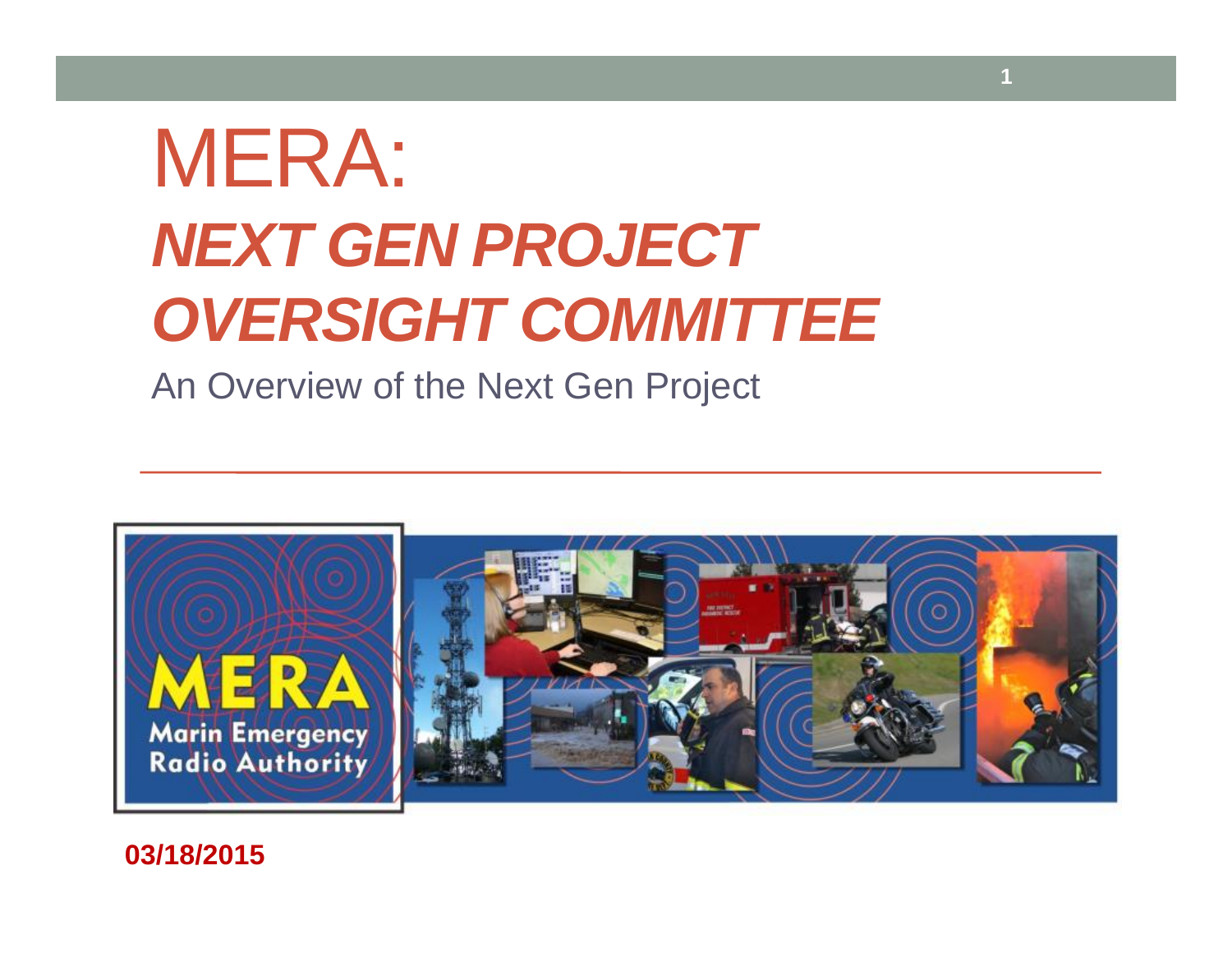Next Gen Project Projec Xel



**2**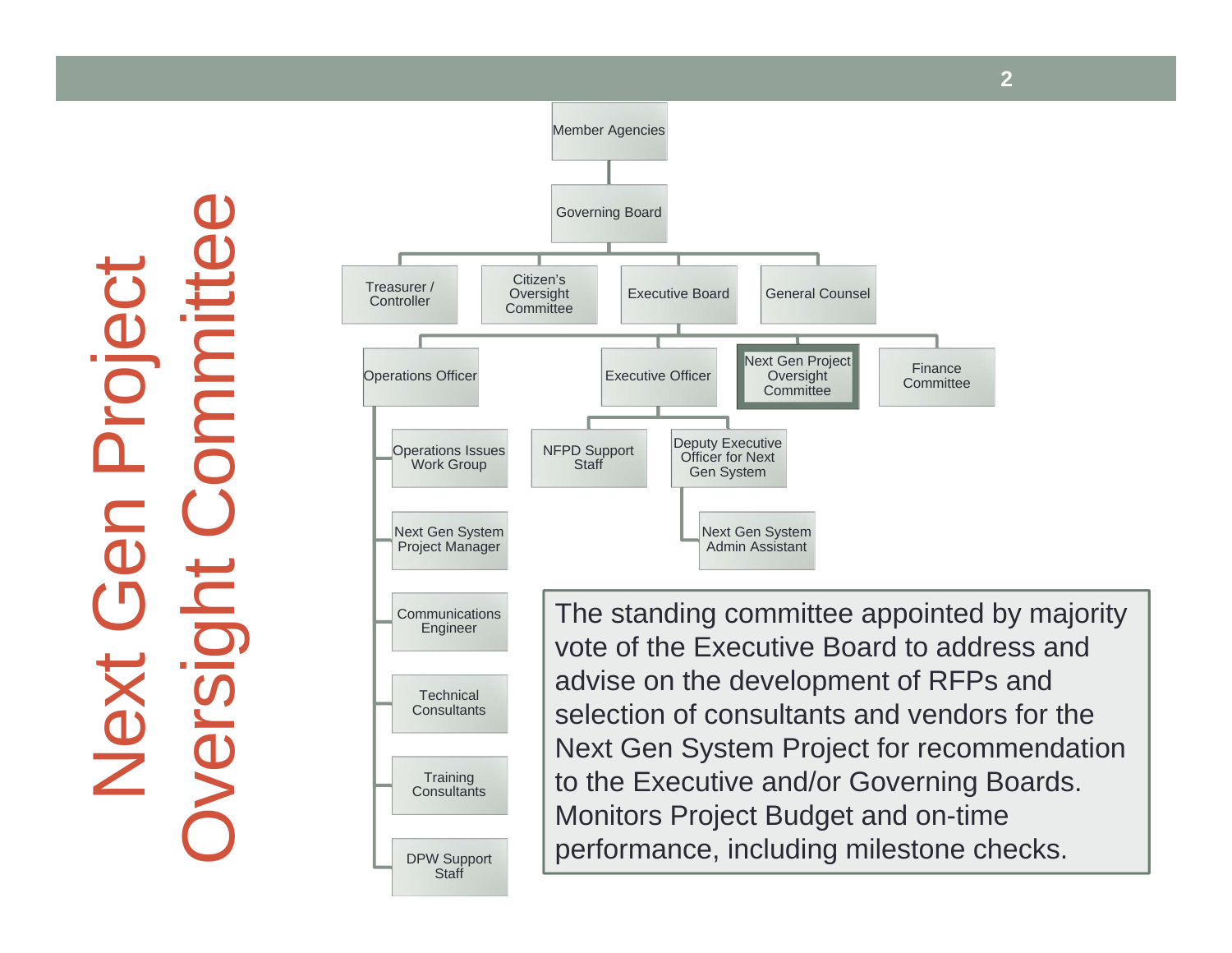**Executive Officer (Maureen)** – means the Governing Board-appointed officer responsible for the administration of the Authority including staffing the Governing Board, Executive Board, and other standing committees; monitoring and evaluating service contracts, coordinating with General Counsel on MERA issues, working with member and other agencies, preparing and administering budgets and public financing, coordinating audits, coordinating records retention and public records archives; representing MERA with media, members, other governmental agencies and residents; and, coordinating FPPC filings and performing other duties as assigned.

**Operations Officer (Craig)** – means the County Director of Public Works (or his/her designee) who directs and oversees DPW contractual services to MERA including the Communications Engineer and other consulting services, user training, technical and administrative services and system maintenance and Next Gen Project management and oversight. *The Operations Officer also serves as Chair for the Operational Issues Working Group.*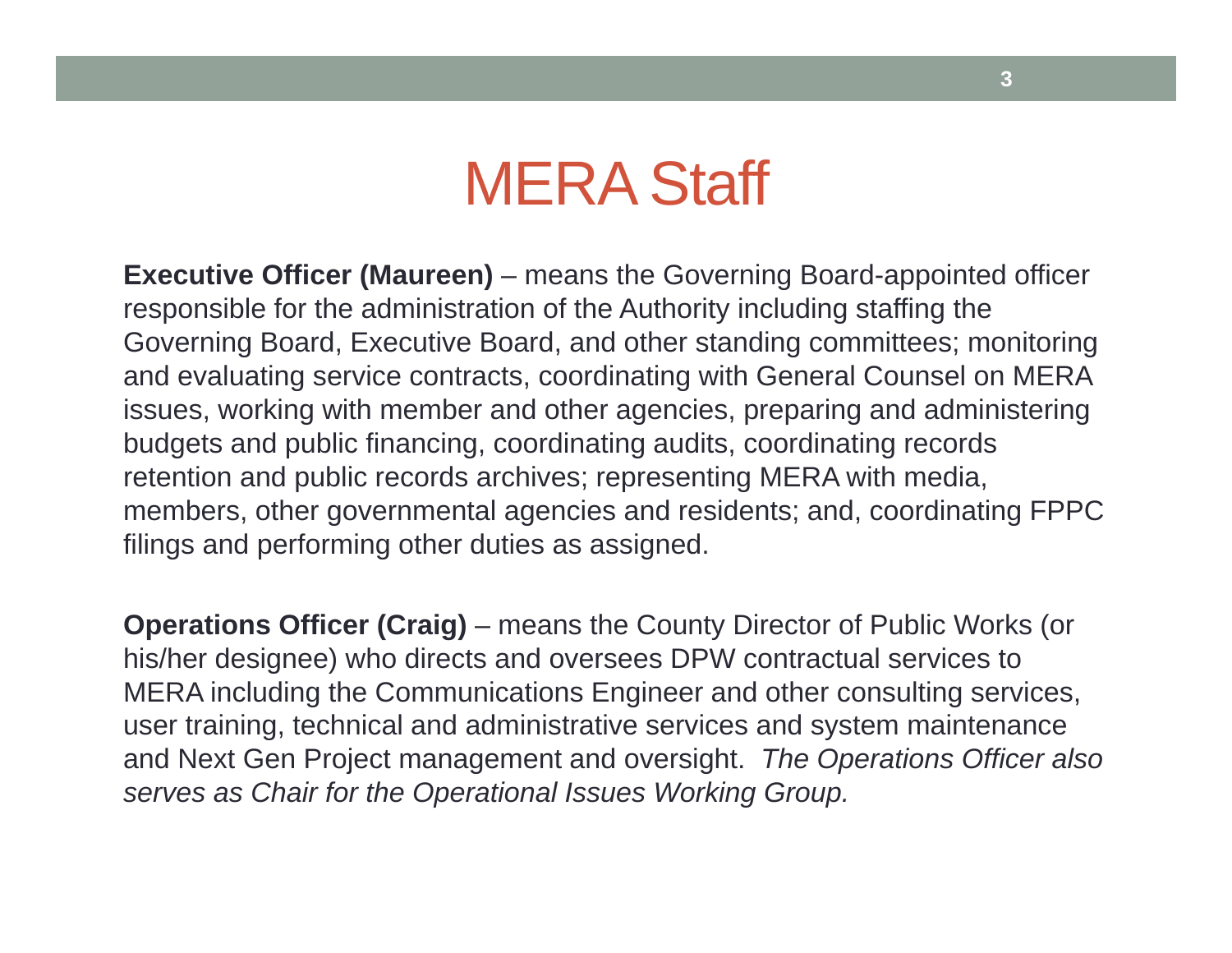**Next Gen Project Manager (Consultant)** – means provider of Next Gen Project management, procurement services, implementation oversight, quality assurance, coordination, performance testing oversight, system cutover and acceptance, oversight and status reports to the Next Gen System Project Oversight Committee, under the supervision of the Operations Officer.

**DPW staff (Richard and Shelly, DPW Communications Division)** – means County Staff members who provides technical assistance for the administration of the current MERA system including operation of the Motorola trunked system contract, MERA system subscriber programming, MERA system network programming and database administration; technical assistance regarding network maintenance, interference and installation issues, technical interface between current and Next Gen Systems, monitoring State and Federal communications systems legislation and seeking and tracking communication system grants for MERA.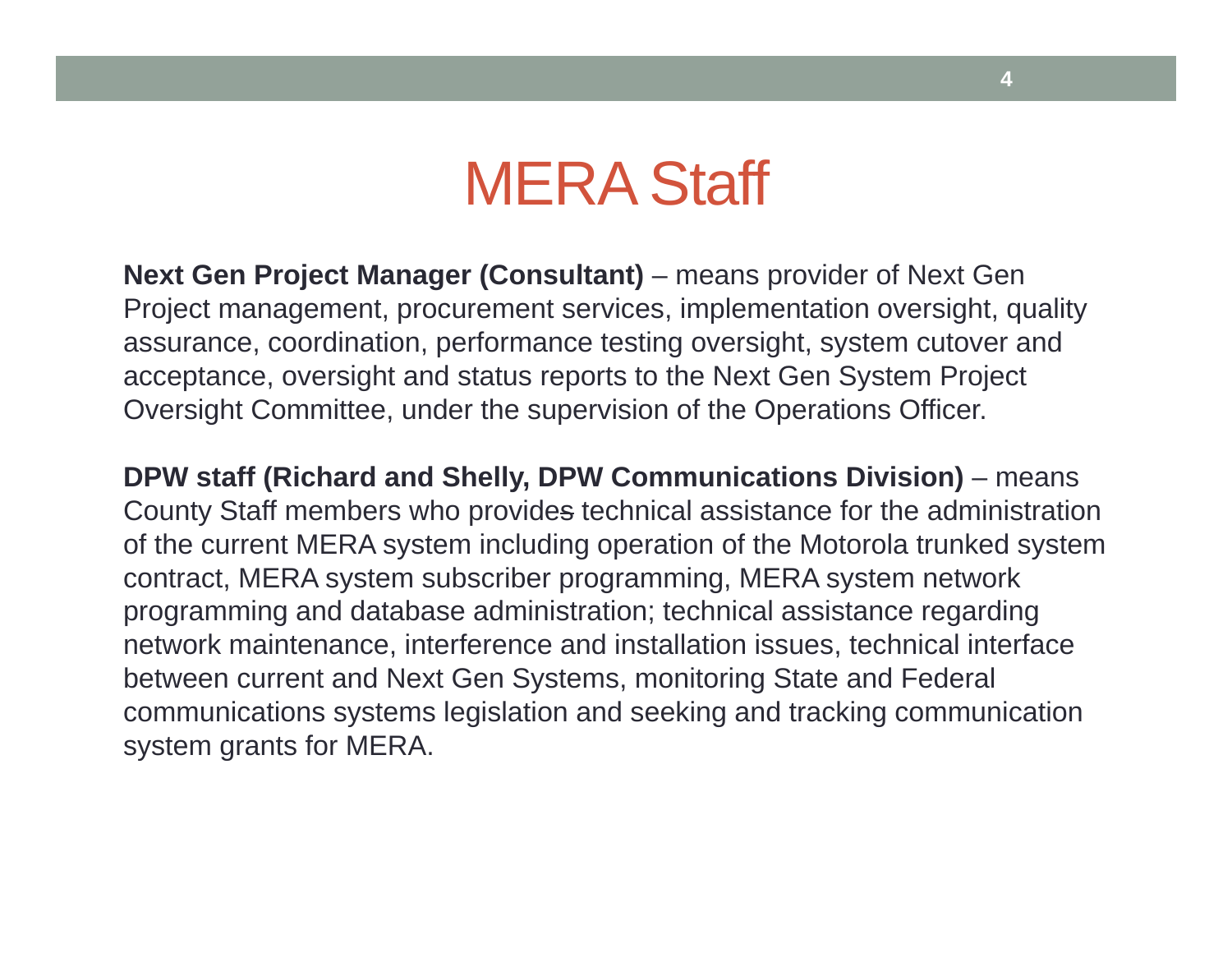**Operational Issues Working Group –** an advisory group to the Operations Officer whose purpose is to:

> a. Provide input on proposed major technical changes to the network and the supporting equipment. Monitor progress and provide input during the implementation phase.

b. Provide input on operational issues that include training, use protocols, new equipment requests, and new users

- c. Monitor system maintenance effectiveness and efficiency
- d. Ensure system continuity
- e. Assist in the dissemination of information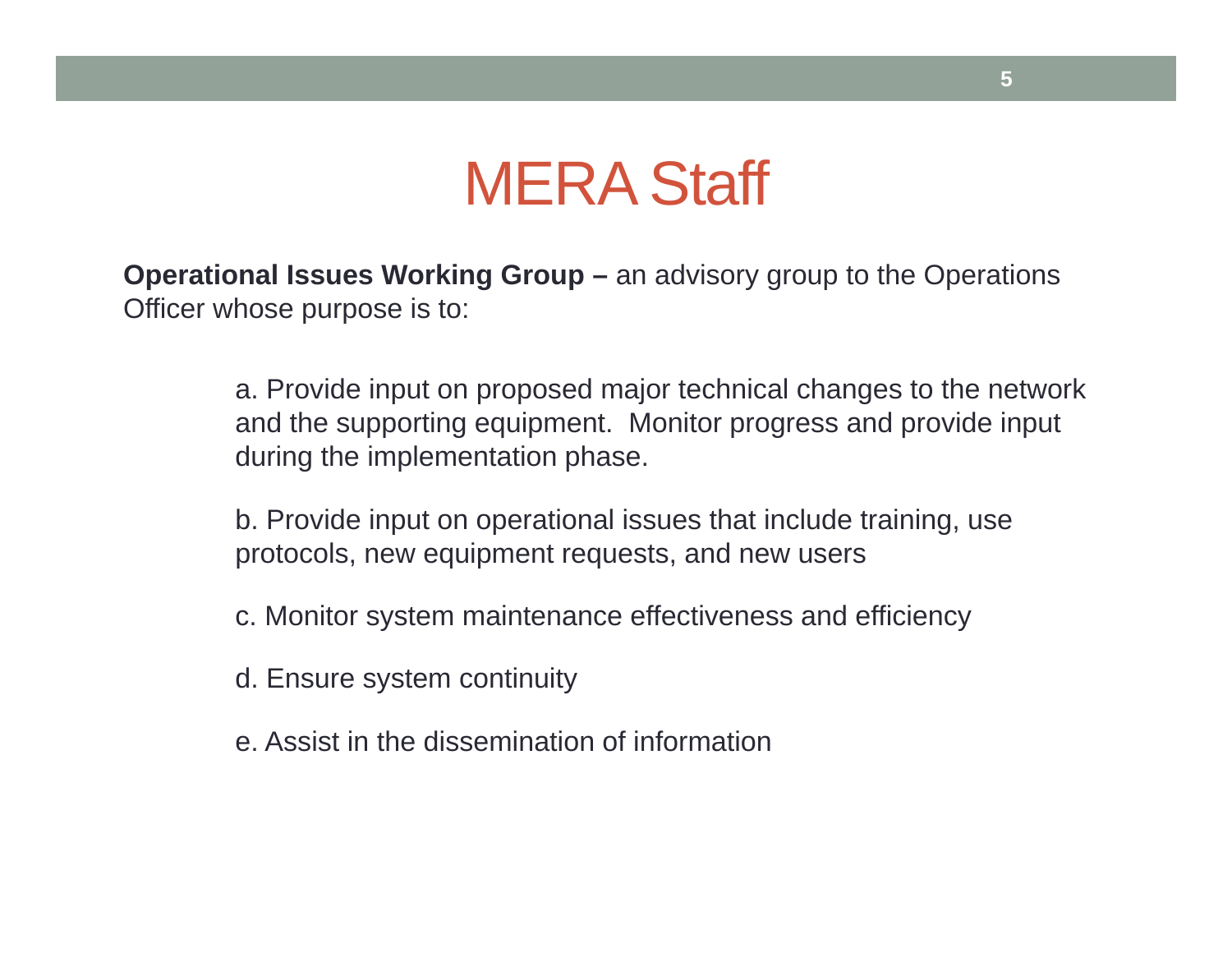**Deputy Executive Officer for Next Gen System (Dave)** – means provider of contract technical and administrative services to the Executive Officer and MERA's Boards and Committees to assist with Next Gen System Project interface and monitoring.

- Facilitates administrative support for Executive and Governing Board decisions on Next Gen Project Implementation.
- Includes member and public presentations, Project media relations, attendance at Next Gen Oversight Committee meetings, review and input on Next Gen documents, including consultant and vendor RFPs, participation in consultant and vendor selections and design review, preparation of reports for MERA Boards and Committees' action to implement Next Gen Project, input on Next Gen training development and participation in Operations Issues Work Group.

**Next Gen Project Administrative Assistant (Alex)** – means contract staff who provides administrative and clerical support to the Executive Officer and Deputy Executive Officer for Next Gen System.

• Includes scheduling of and participation in member and public presentations, development of Project newsletters, provision of Next Gen System Project Oversight Committee support and other related tasks.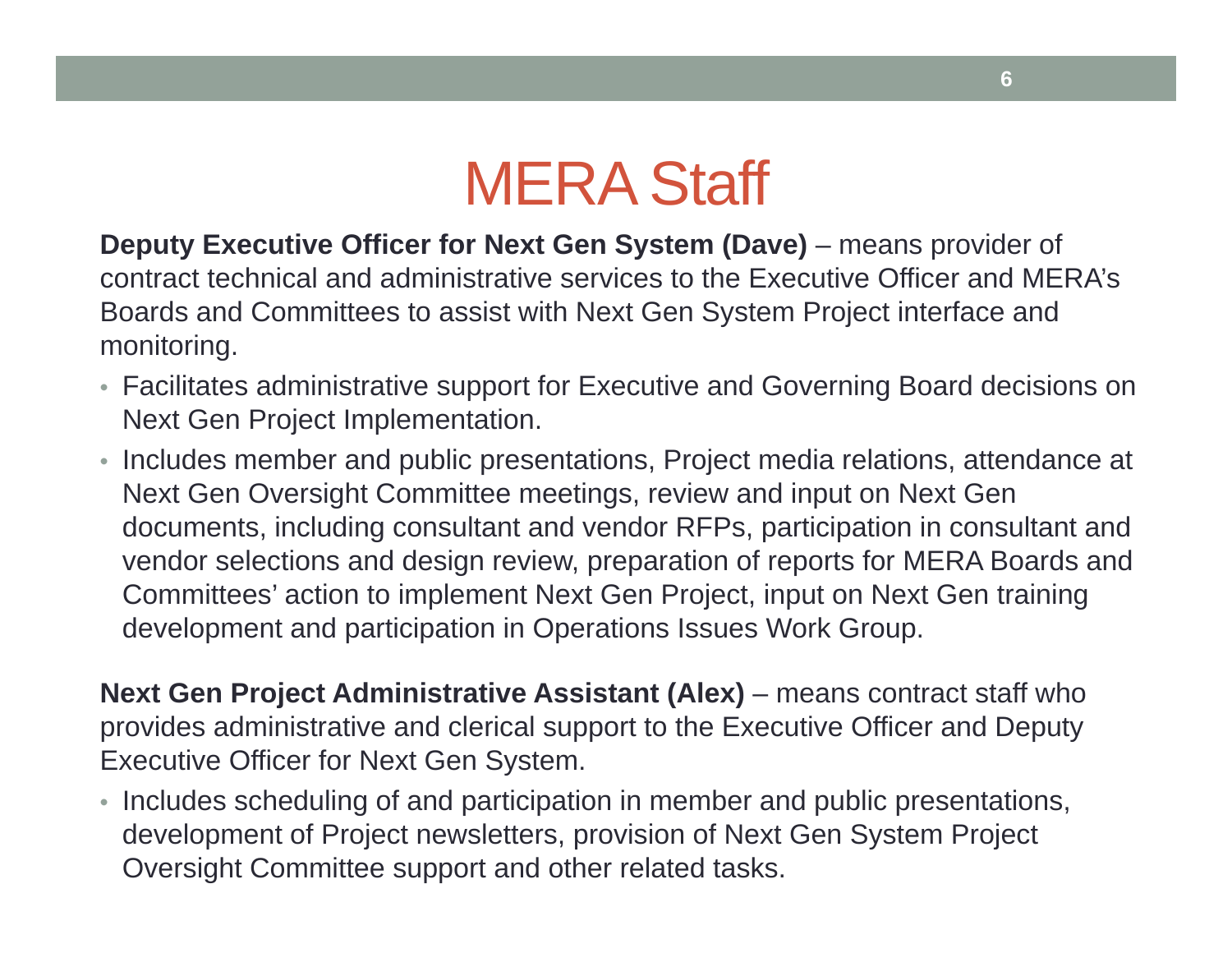#### Consultant RFP

To identify and contract with a consultant to develop a vendor RFP, assist with negotiations and project oversight.

| ID                      | <b>Task Name</b>                                | Resource<br><b>Names</b> | Staff<br>Lead | Start                 | Finish               | %<br>Complete | 2015<br>2016<br>Feb<br>Mar<br>May<br>Oct<br>Dec<br>$A \rho r$<br>Jul<br>Aug<br>Sep<br>Nov<br>Dec.<br><b>Jan</b><br>Mar<br>Apr<br>May<br>Sep<br>Oct<br><b>Nov</b><br>Jun<br>Feb<br>лип<br>Jul<br>Aug |
|-------------------------|-------------------------------------------------|--------------------------|---------------|-----------------------|----------------------|---------------|-----------------------------------------------------------------------------------------------------------------------------------------------------------------------------------------------------|
|                         | <b>CONSULTANT RFP</b>                           |                          |               | 2/4/2015              | 11/20/2015           | 0%            |                                                                                                                                                                                                     |
| $\overline{2}$          | <b>Approve Consultant RFP</b>                   | Exec<br>Board            | CT            | 2/4/2015              | 3/2/2015             | 0%            |                                                                                                                                                                                                     |
| $\overline{\mathbf{3}}$ | <b>Assign Select Cmte</b>                       | NG POC                   | CT            | 3/18/2015             | 3/18/2015            | 0%            |                                                                                                                                                                                                     |
| $\overline{4}$          | <b>Consultant RFP Phase I</b>                   |                          |               | 3/2/2015              | 11/11/2015           | 0%            |                                                                                                                                                                                                     |
| 5                       | Issue RFP                                       | Marin<br>DPW             | CT            | 3/3/2015              | 3/3/2015             | 100%          |                                                                                                                                                                                                     |
| 6                       | Pre Proposal<br>Conference                      | Marin<br>DPW             | CT            | 4/2/2015              | 4/2/2015             | 0%            |                                                                                                                                                                                                     |
| $\overline{7}$          | Proposals Due                                   | Selection<br>Cmmte       | CT            | 4/28/2015             | 4/28/2015            | 0%            |                                                                                                                                                                                                     |
| 8                       | <b>Proposal Review</b>                          | Selection<br>Cmmte       | CT            | 1/1/2001              | 1/1/2001             | 0%            |                                                                                                                                                                                                     |
| 9                       | <b>Proposal Interviews</b><br>and Recommendatio | Selection<br>Cmmte       | CT            | 1/1/2001              | 1/1/2001             | 0%            |                                                                                                                                                                                                     |
| 10                      | Recommend Phase I<br>Consultant                 | NG POC                   | CT            | 6/1/2015              | 6/9/2015             | 0%            |                                                                                                                                                                                                     |
| 11                      | Select Phase I<br>Consultant                    | Exec<br>Board            | <b>CT</b>     | 6/10/2015             | 6/15/2015            | 0%            |                                                                                                                                                                                                     |
| 12                      | Award Phase I<br>Consult. Contract              | Marin<br><b>BOS</b>      | CT            | 6/25/2015             | 7/10/2015            | 0%            |                                                                                                                                                                                                     |
| 13                      | Review Phase I<br>Consult. Performance          | NG POC                   | CT            |                       | 10/2/2015 10/13/2015 | 0%            |                                                                                                                                                                                                     |
| 14                      | <b>Consultant RFP Phase II</b>                  |                          |               |                       | 9/11/2015 11/20/2015 | 0%            |                                                                                                                                                                                                     |
| 15                      | Recommend Phase II<br>Consult Contract          | NG POC                   | CT            | 9/11/2015             | 10/1/2015            | 0%            |                                                                                                                                                                                                     |
| 16                      | Select Phase II<br>Consultant                   | Exec<br>Board            | CT            |                       | 10/1/2015 10/15/2015 | 0%            |                                                                                                                                                                                                     |
| 17                      | Award Phase II<br>Consult. Contract             | Marin<br><b>BOS</b>      | CT            | 10/20/2015 11/20/2015 |                      | 0%            |                                                                                                                                                                                                     |
| 18                      |                                                 |                          |               |                       |                      |               |                                                                                                                                                                                                     |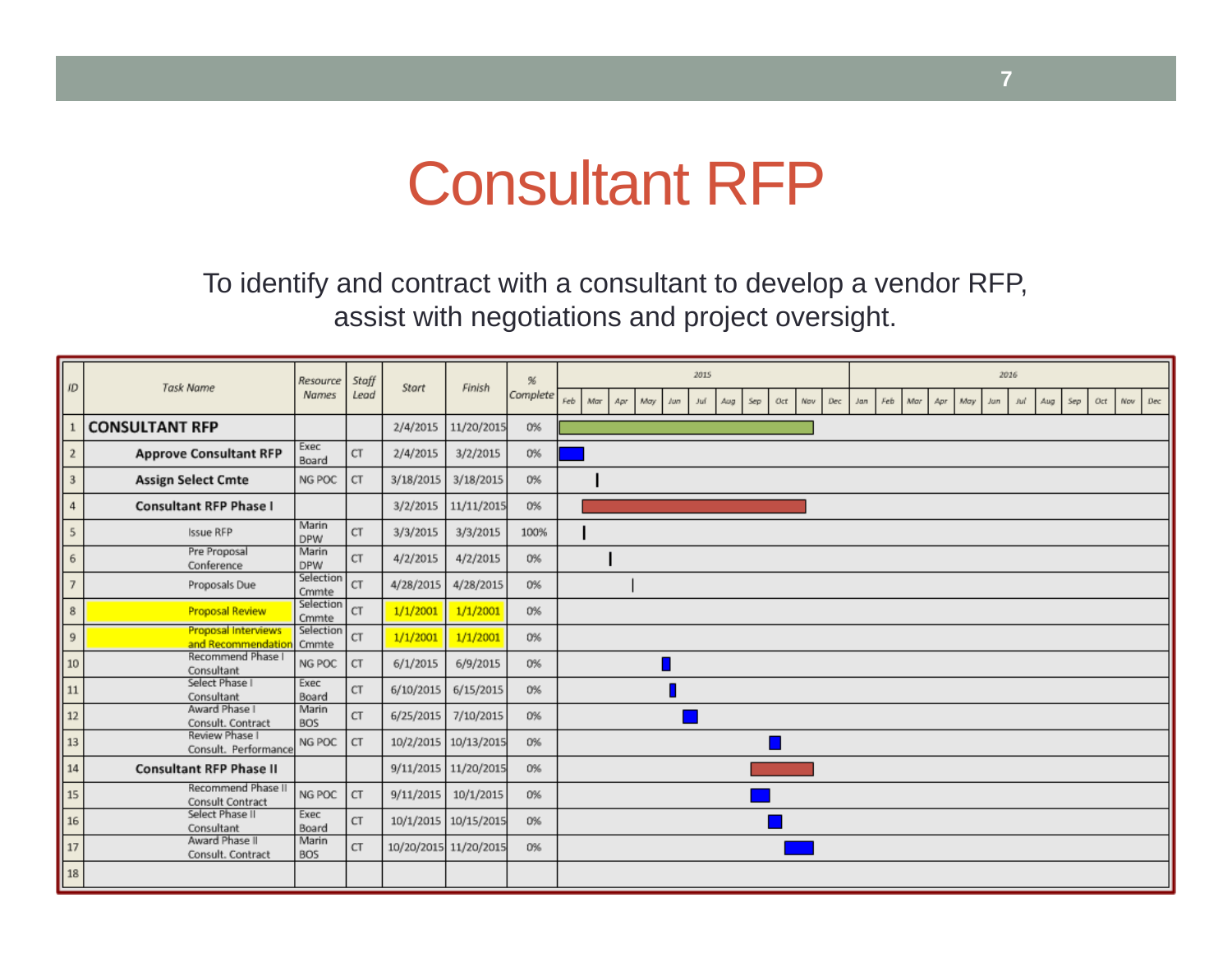#### Vendor RFP

• To identify and contract with a vendor to develop and construct the Next Gen system.

| $ID$                    | Task Name                             | Resource            | Staff      | Start                 | Finish               | %        | 2015<br>2016 |     |     |     |     |     |     |     |            |     |     |            |     |     |     |     |     |     |     |     |     |       |     |
|-------------------------|---------------------------------------|---------------------|------------|-----------------------|----------------------|----------|--------------|-----|-----|-----|-----|-----|-----|-----|------------|-----|-----|------------|-----|-----|-----|-----|-----|-----|-----|-----|-----|-------|-----|
|                         | Names                                 |                     | Lead       |                       |                      | Complete | Feb          | Mar | Apr | May | Jun | Jul | Aug | Sep | <b>Oct</b> | Nov | Dec | <b>Jan</b> | Feb | Mar | Apr | May | Jun | Jul | Aug | Sep | Oct | Nov 1 | Dec |
|                         | <b>SYSTEM VENDOR RFP</b>              |                     |            | 10/1/2015             | 5/31/2016            | 0%       |              |     |     |     |     |     |     |     |            |     |     |            |     |     |     |     |     |     |     |     |     |       |     |
| $\overline{2}$          | Sys. Vendor RFP Approval              |                     |            |                       | 10/1/2015 11/20/2015 | 0%       |              |     |     |     |     |     |     |     |            |     |     |            |     |     |     |     |     |     |     |     |     |       |     |
| $\overline{\mathbf{3}}$ | Recommend RFP<br>from Consultant      | NG POC              | CT         |                       | 10/1/2015 10/20/2015 | 0%       |              |     |     |     |     |     |     |     |            |     |     |            |     |     |     |     |     |     |     |     |     |       |     |
| $\overline{4}$          | Approve RFP                           | Exec<br>Board       | CT         | 10/20/2015 11/10/2015 |                      | 0%       |              |     |     |     |     |     |     |     |            |     |     |            |     |     |     |     |     |     |     |     |     |       |     |
| 5                       | Issue RFP                             | Marin<br><b>DPW</b> | CT         | 11/10/2015 11/20/2015 |                      | 0%       |              |     |     |     |     |     |     |     |            |     |     |            |     |     |     |     |     |     |     |     |     |       |     |
| 6                       | <b>System Vendor Selection</b>        |                     |            |                       | 1/15/2016 5/31/2016  | 0%       |              |     |     |     |     |     |     |     |            |     |     |            |     |     |     |     |     |     |     |     |     |       |     |
| $\overline{7}$          | Proposals Due                         | Marin<br>DPW        | CT         | 1/15/2016             | 1/15/2016            | 0%       |              |     |     |     |     |     |     |     |            |     |     |            |     |     |     |     |     |     |     |     |     |       |     |
| 8                       | Proposal Review and<br>Presentations  | NG POC<br>Cmmte     | CT         | 1/15/2016             | 2/15/2016            | 0%       |              |     |     |     |     |     |     |     |            |     |     |            |     |     |     |     |     |     |     |     |     |       |     |
| 9                       | Recommend Vendor<br>to Exec Board     | NG POC              | CT         | 2/15/2016             | 2/26/2016            | 0%       |              |     |     |     |     |     |     |     |            |     |     |            |     |     |     |     |     |     |     |     |     |       |     |
| 10                      | Exec Board approve<br>System Vendor   | Exec<br>Board       | ${\sf CT}$ | 3/1/2016              | 3/15/2016            | 0%       |              |     |     |     |     |     |     |     |            |     |     |            |     |     |     |     |     |     |     |     |     |       |     |
| 11                      | MERA System Vendor<br>Approval        | Gov<br>Board        | CT         | 3/15/2016             | 3/31/2016            | 0%       |              |     |     |     |     |     |     |     |            |     |     |            |     |     |     |     |     |     |     |     |     |       |     |
| 12                      | Award System Vendor Marin<br>Contract | <b>BOS</b>          | CT         | 5/2/2016              | 5/31/2016            | 0%       |              |     |     |     |     |     |     |     |            |     |     |            |     |     |     |     |     |     |     |     |     |       |     |
| 13                      |                                       |                     |            |                       |                      |          |              |     |     |     |     |     |     |     |            |     |     |            |     |     |     |     |     |     |     |     |     |       |     |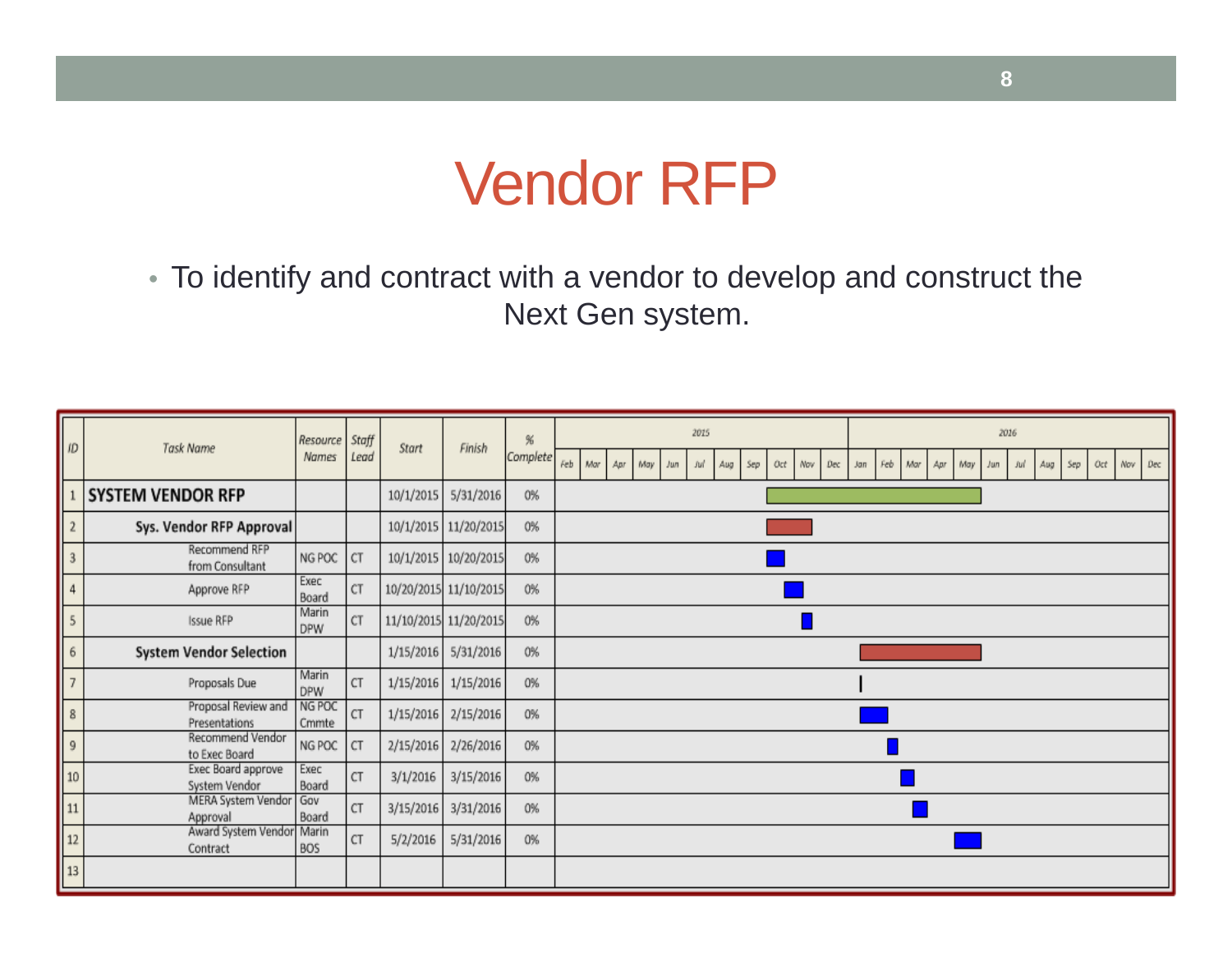#### Project Milestones

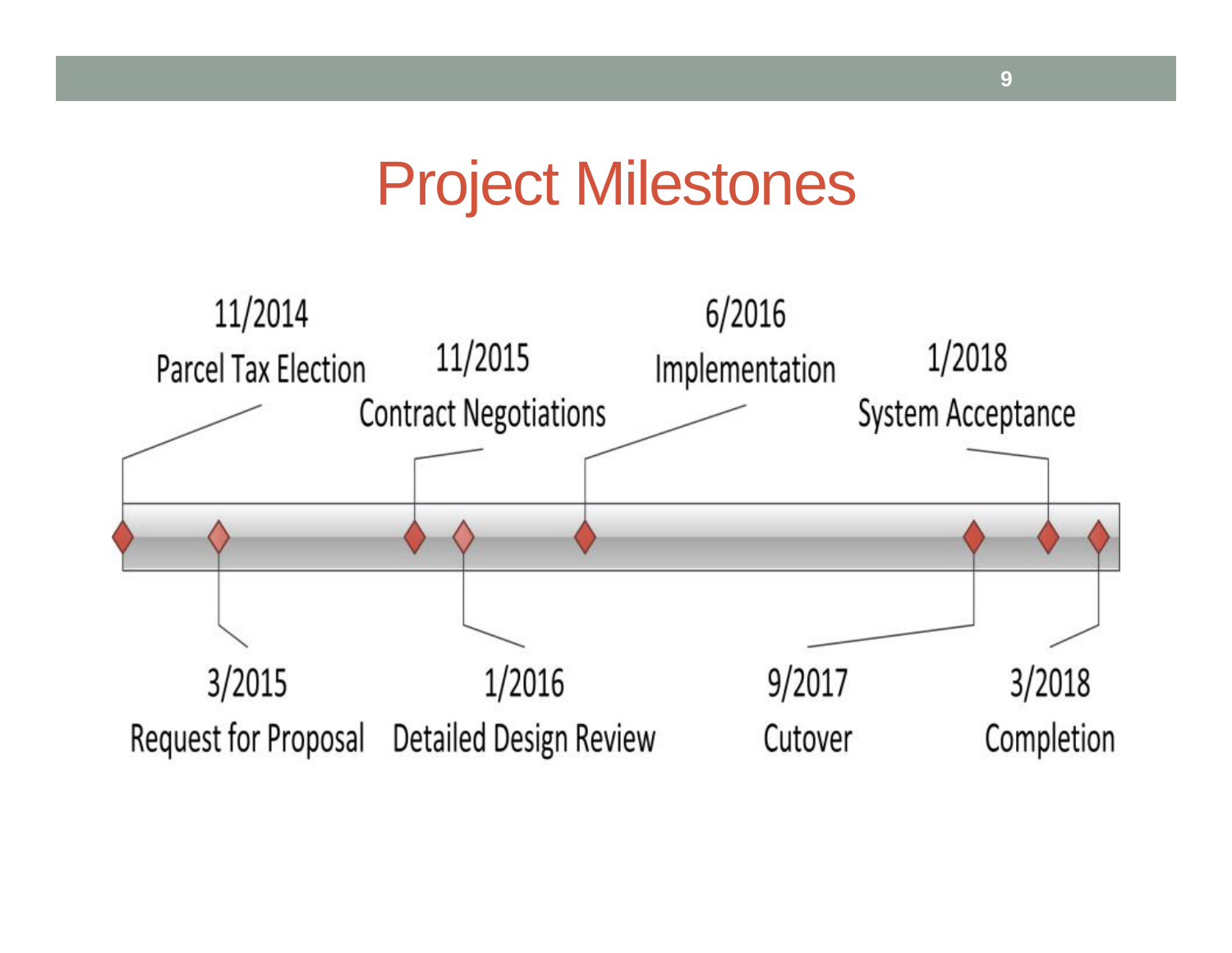# Near Term Tasks

| <b>Date</b>                | <b>Resource</b>  | <b>Task</b>                                                            |
|----------------------------|------------------|------------------------------------------------------------------------|
|                            | 03/18/15 NG POC  | Selection of RFP Selection Sub-Committee members<br>and staff          |
| 04/02/15 DPW               |                  | <b>Pre-Proposal Meeting</b>                                            |
| 04/28/15                   | <b>DPW</b>       | <b>Consultant Proposals Due</b>                                        |
| $04/28 -$<br>05/20/15 Cmte | <b>Selection</b> | Review proposals and recommend Consultant to NG<br><b>POC</b>          |
| 05/20/15                   | NG POC           | <b>Recommend Consultant to Executive Board</b>                         |
| 09/2015                    | NG POC           | <b>Review Phase I Consultant Performance and</b><br>recommend Phase II |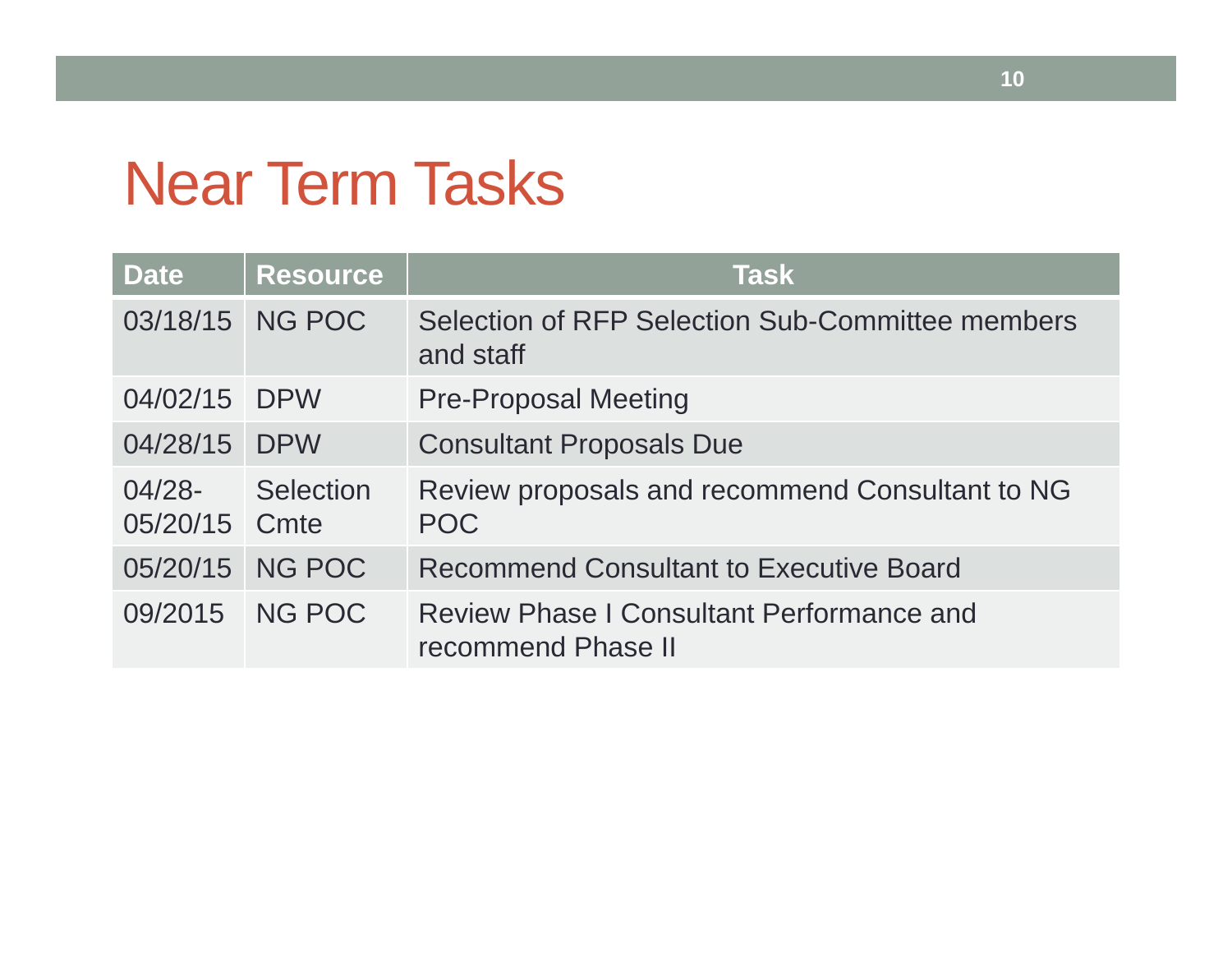#### Future Tasks

- Review RFP for System Vendor.
- Review recommendation from Selection Sub-Committee for System Vendor.
- Recommend System Vendor Contract to Executive Board.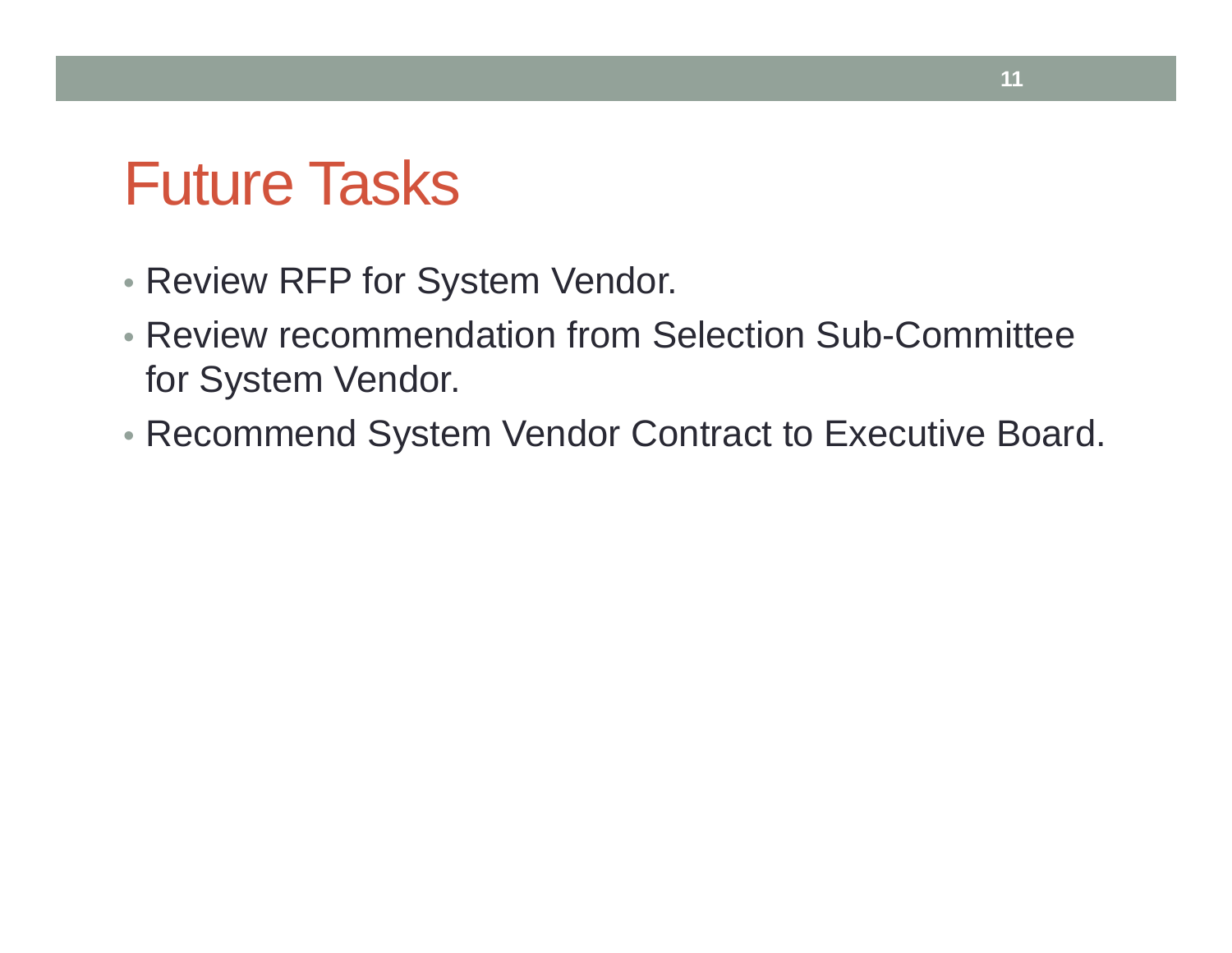# Today's Action Items

- Select NG POC Selection Sub Committee members and staff.
- Discuss meeting schedule issues.